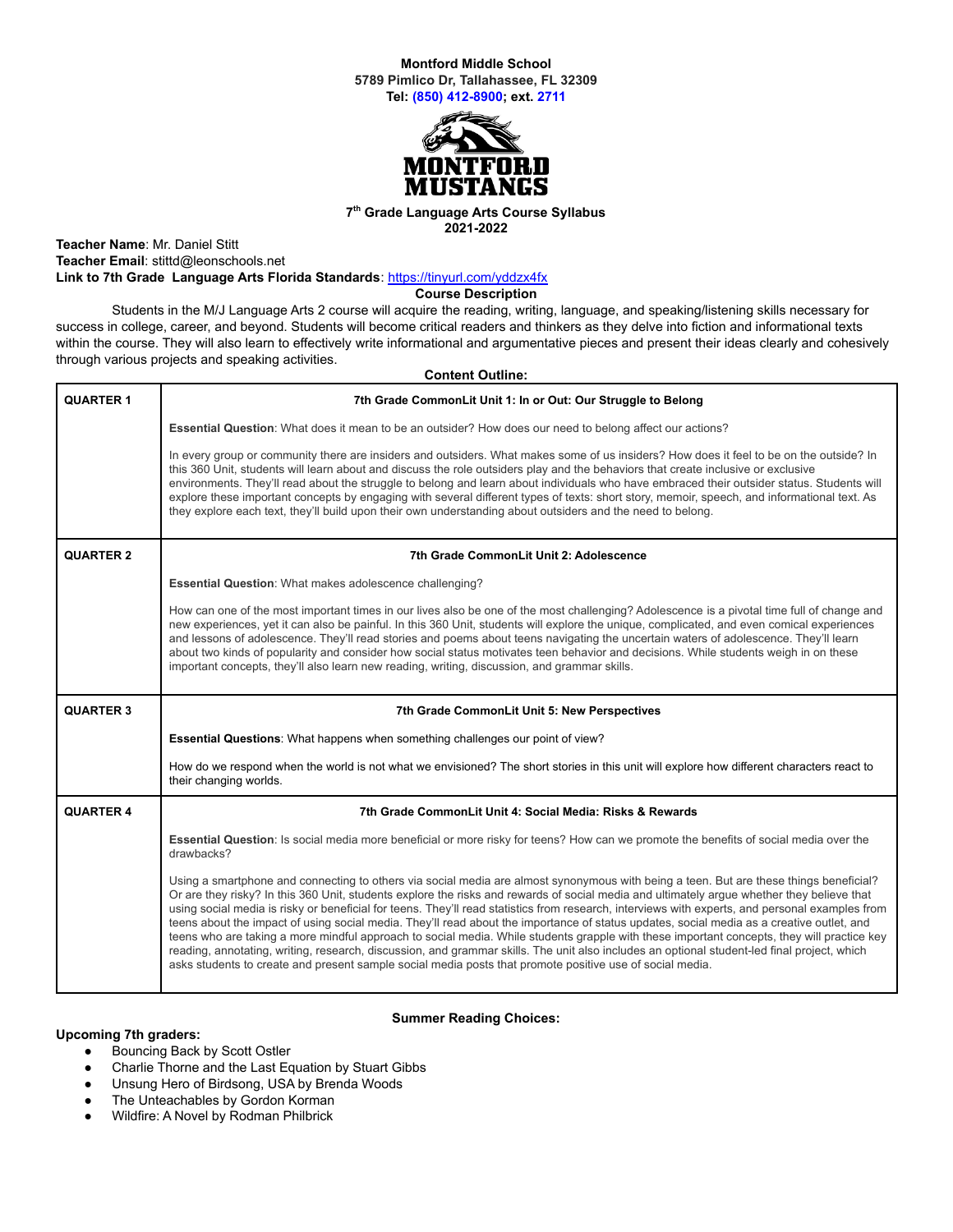#### **Supplies/Materials**:

All students should maintain an organized set of supplies. Class supplies needed for this school year are as follows:

- Reliable *computer* device used for online coursework through Canvas
- Reliable *wired* headphones for listening to digital video, podcasts, and other educational audio
- Reliable daily **writing instrument** (pen/pencil)
- Reliable wired or bluetooth **computer mouse** for easier navigation of online platforms.

### **Grading Scale**

● 100-90=**A**, 89-80=**B**, 79-70=**C**, 69-60=**D**, 59-0=**F**

# **Grade Breakdown**

### **Regular & Advanced Classes**

- 70%-Assessments (Tests, Projects, Presentations, Final Drafts of Essays or Other Major Writing Assignments)
- 30% Assignments (Classwork, Homework, Discussions, Quick Checks for Understanding)

### **Gifted Classes**

- 80%-Assessments (Tests, Projects, Presentations, Final Drafts of Essays or Other Major Writing Assignments)
- 20% Assignments (Classwork, Homework, Discussions, Quick Checks for Understanding)

## **Late Assignments**

Students are expected to turn in every assignment on time. Mr. Stitt will not accept late work, without reasonable personal or medical reasoning provided by a student's parent/guardian. Any assignment turned in late will be counted as 0 in the gradebook; which is valued at zero credit.

The only occasion in which late work will be accepted is with a valid and reasonable written personal, medical, or emergency excuse from a parent/guardian. After receiving this excuse, the following make-up policy will be in effect: (1 week of grace will be extended to the student to complete the assignment for every week missed). Extra credit opportunities will occasionally and at Mr. Stitt's discretion be given, but only once per quarter, and extra credit assignment must be turned in to Mr. Stitt before the last week of the quarter.

### **Make-Up Work Policy:**

Leon County School Board Policy allows students to make up work within a reasonable amount of time after returning to school following an excused absence. The allotted time will be determined by district policy and communicated by the teacher to both parent(s) and the student. Make up work is the student's responsibility. On the day of the student's return, the student should check with me to find out what assignments were missed. Weekly assignments will also be posted on the class website. I expect students to take pre-planned assessment(s) and/or quick check(s) upon return. Students should schedule a time to take these assessments. This does not include final drafts. For every day of an excused absence, you have two (2) days to make-up assignments; this does not include pre-planned assessments.

## **Homework**

Each homework assignment will be given an allotted amount of time to complete. Homework will generally be given 2-4 nights a week but may increase or decrease depending on the homework requirements. Homework will fluctuate in frequency depending on adequate study time, the writing process, and major projects. Homework will be minor, but will help student's reinforce what was learned in class, as well as practice skills gained in that day's lesson.

#### **Academic Honesty**

Your student will be expected to think and write independently. Plagiarism will **not** be tolerated. If a student plagiarizes his/her work, the student will receive a 0 for that assignment.

#### **Rules**

- 1. Be on **time** with all your **materials** and ready to learn everyday
- 2. Respond to the "**Quiet Signal**" immediately by being silent, stopping work, and facing Mr. Stitt with your full attention.
- 3. Show **kindness** and **appreciation** to your teacher and fellow students at all times.
- 4. Keep your **hands, feet, and all objects** to yourself at all times.
- 5. **No food or drink (besides water)** will be allowed to be taken out of backpacks and consumed during class.
- 6. Only use **technology** (phones, tablets, headphones, smartwatches, computers, etc.) with teacher permission.

#### **Discipline Policy**

It is important that all students exude positive mindsets and behaviors to create a productive learning environment. Failure to do so will result in disciplinary actions.

- 1) Warning (possible documentation), Time-out, teacher conversation, student redirect, or behavioral coaching in class
- 2) On the Phone, Parent contact via phone or email
- 3) Lunch Detention (possible parent contact)
- 4) Front Office Disciplinary Referral (Parental Contact)

*\*I reserve the right to amend steps depending on the severity of the behavior/situation.*

*\*I reserve the right to amend the syllabus as needed to meet the course standards.*

#### **Apps & Other Technologies Used in the Classroom**

The following apps will be utilized in class on a regular basis to enhance the learning and communication process:

Remind 101, Kahoot, Quizizz, Google Drive, CommonLit, Canvas (FLVS content)

\*I reserve the right to amend this list as the need arises, but parents will be notified if this list changes, and before the app or technology is used *in the classroom.*

### *2021-2022 - Nondiscrimination Statement for Letterheads*

"The Leon County School District does not discriminate against any person on the basis of sex (including transgender status, gender nonconforming, and gender identity), marital status, sexual orientation, race, religion, ethnicity, national origin, age, color, pregnancy, disability, *military status, or genetic information."*